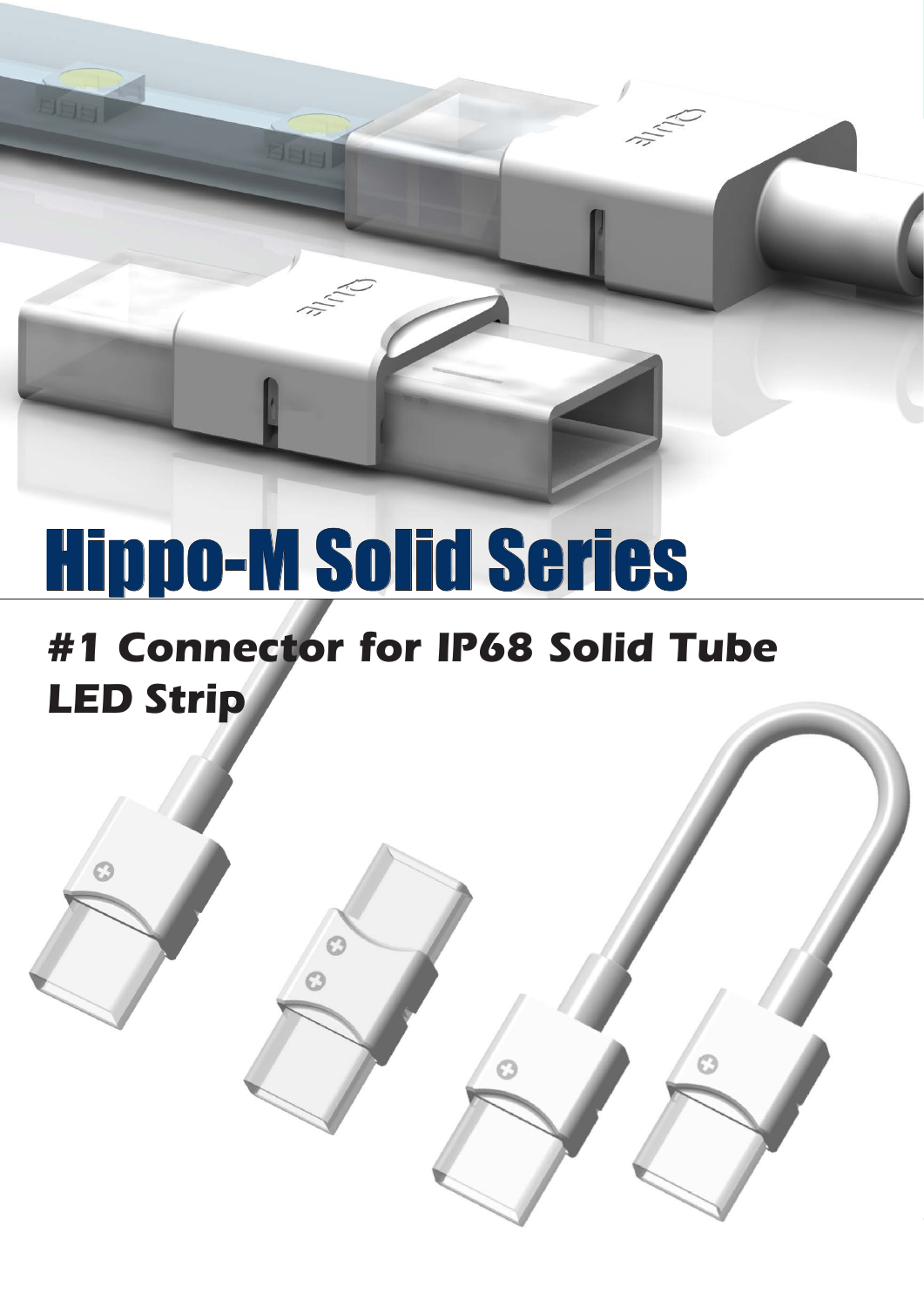## **Hippo-M Solid LED Strip Connector**



Patent design for solid tube waterproof LED strip light no matter common injected or latest extruded types. Directly connect strip light by hand maintaining tube coating of the strip, no extra tools needed ! The innovative structural design can reliably ensure the breaking point rain-proof once connected without glue.

#### **How to use**

1.Strip to strip joint









2.Strip to power



The sample of single color LED strip is below, other color types are similar

### **Application Effect**



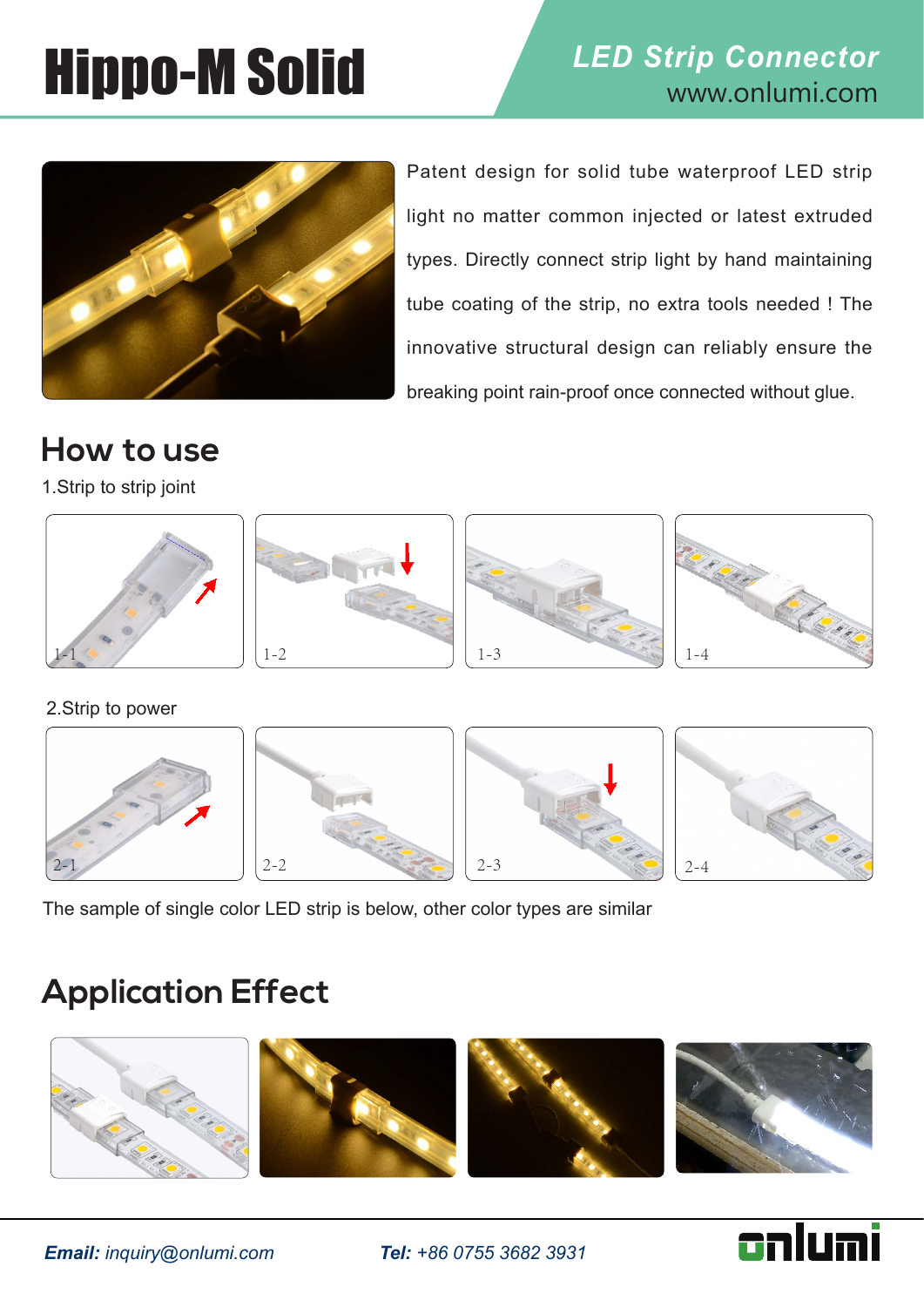## **Hippo-M Solid LED Strip Connector**

#### **Model for Choice**

*SDN8XB-2W*

| Item NO.                      | SDN8XB-2W                    | SDN8BB-2             | SDN8BXB-2W                |  |
|-------------------------------|------------------------------|----------------------|---------------------------|--|
| <b>Type</b>                   | strip to power               | strip to strip joint | strip to strip bridge     |  |
| <b>Wire Gauge</b>             | 20AWG/0.52mm <sup>2</sup>    | $\prime$             | 20AWG/0.52mm <sup>2</sup> |  |
| <b>Wire Length for Option</b> | 200/500/1000mm               |                      | 200/500/1000mm            |  |
| <b>Dimension</b>              | 28*15.5*8.5mm                | $40*15.5*8.5mm$      | 28*15.5*8.5mm             |  |
| <b>Voltage &amp; Current</b>  | DC3~24V/3.5A                 | DC3~24V/5A           | DC3~24V/3.5A              |  |
| <b>Material</b>               | PC, ABS, PVC&Copper          | PC&Copper            | PC, ABS, PVC&Copper       |  |
| <b>Pin Quantity</b>           |                              | 2 Pin                |                           |  |
| <b>Strip Light Width</b>      | 8 mm(PCB)/10mm(tube)         |                      |                           |  |
| <b>Strip Light Color</b>      | Single Color                 |                      |                           |  |
| <b>Strip Light IP Rating</b>  | IP67/68 Solid tubewaterproof |                      |                           |  |



*SDN8BXB-2W*

cnlumi

| Item NO.                      | SDN10XB-2W                    | SDN10BB-2            | SDN10BXB-2W               |  |  |
|-------------------------------|-------------------------------|----------------------|---------------------------|--|--|
| <b>Type</b>                   | strip to power                | strip to strip joint | strip to strip bridge     |  |  |
| <b>Wire Gauge</b>             | 20AWG/0.52mm <sup>2</sup>     |                      | 20AWG/0.52mm <sup>2</sup> |  |  |
| <b>Wire Length for Option</b> | 200/500/1000mm                |                      | 200/500/1000mm            |  |  |
| <b>Dimension</b>              | 28*17.5*8.5mm                 | 40*17.5*8.5mm        | 28*17.5*8.5mm             |  |  |
| <b>Voltage &amp; Current</b>  | DC3~24V/3.5A                  | DC3~24V/5A           | DC3~24V/3.5A              |  |  |
| <b>Material</b>               | PC, ABS, PVC, Copper          | PC&Copper            | PC, ABS, PVC, Copper      |  |  |
| <b>Pin Quantity</b>           |                               | 2 Pin                |                           |  |  |
| <b>Strip Light Width</b>      | 10 mm(PCB)/12mm(tube)         |                      |                           |  |  |
| <b>Strip Light Color</b>      | Single Color                  |                      |                           |  |  |
| <b>Strip Light IP Rating</b>  | IP67/68 Solid tube waterproof |                      |                           |  |  |
|                               |                               |                      |                           |  |  |
|                               |                               |                      |                           |  |  |
|                               |                               |                      |                           |  |  |
| SDN10XB-2W                    | SDN10BB-2                     |                      | SDN10BXB-2W               |  |  |

*SDN8BB-2*

*Email: inquiry@onlumi.com Tel: +86 0755 3682 3931*